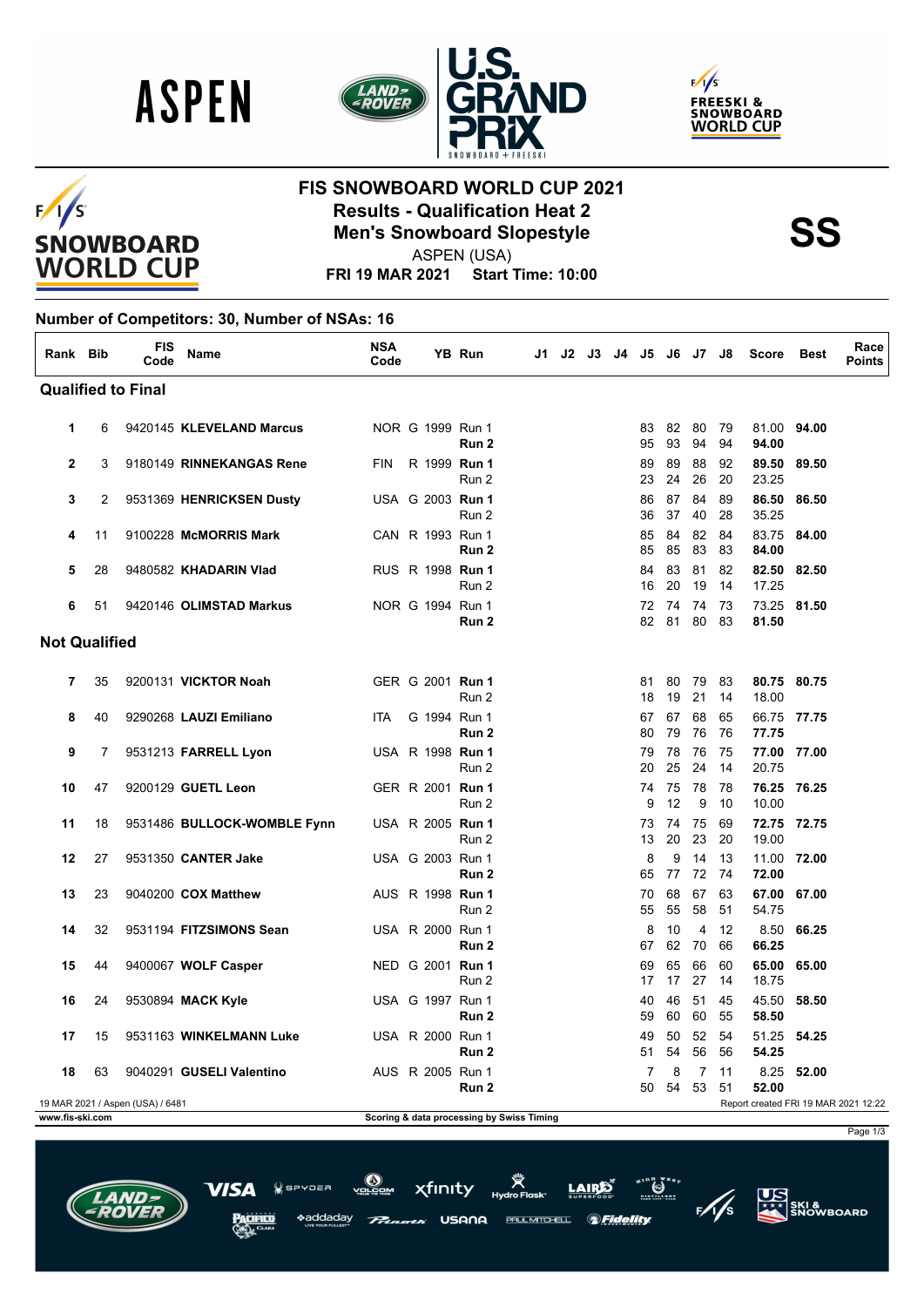





# $F/I/S$ SNOWBOARD<br>WORLD CUP

## **FIS SNOWBOARD WORLD CUP 2021 Results - Qualification Heat 2<br>
Men's Snowboard Slopestyle<br>
ASPEN (USA)**



ASPEN (USA)

**FRI 19 MAR 2021 Start Time: 10:00**

| Rank Bib |                 | <b>FIS</b><br>Code | <b>Name</b>                 | <b>NSA</b><br>Code |                         | YB Run | J1 | J2 | J3 | J4 | J5       | J6       | J7                   | J8       | Score          | Best  | Race<br><b>Points</b> |
|----------|-----------------|--------------------|-----------------------------|--------------------|-------------------------|--------|----|----|----|----|----------|----------|----------------------|----------|----------------|-------|-----------------------|
| 19       | 58              |                    | 9060016 de SLOOVER Jules    | BEL                | G 2002 Run 1            | Run 2  |    |    |    |    | 45<br>21 | 48<br>20 | 54<br>25             | 52<br>17 | 49.75<br>20.75 | 49.75 |                       |
| 20       | 57              |                    | 9220101 COCKRELL Billy      |                    | GBR R 1999 <b>Run 1</b> | Run 2  |    |    |    |    | 47<br>28 | 49<br>30 | 50<br>30             | 48<br>25 | 48.50<br>28.25 | 48.50 |                       |
| 21       | 20              |                    | 9410044 COLLINS Tiarn       |                    | NZL G 1999 Run 1        | Run 2  |    |    |    |    | 5<br>46  | 8<br>50  | 6<br>52              | 5<br>43  | 6.00<br>47.75  | 47.75 |                       |
| 22       | 64              |                    | 9500128 <b>BOSCH Anthon</b> |                    | RSA R 1996 Run 1        | Run 2  |    |    |    |    | 9<br>42  | 10<br>47 | 12<br>48             | 6<br>42  | 9.25<br>44.75  | 44.75 |                       |
| 23       | 38              |                    | 9290265 ZULIAN Emil         | ITA                | G 1997 Run 1            | Run 2  |    |    |    |    | 22<br>32 | 19<br>43 | 28<br>37             | 15<br>46 | 21.00<br>39.50 | 39.50 |                       |
| 24       | 31              |                    | 9531294 RETZLAFF Dave       |                    | USA R 1999 Run 1        | Run 2  |    |    |    |    | 10<br>30 | 6<br>30  | $\overline{2}$<br>36 | 8<br>22  | 6.50<br>29.50  | 29.50 |                       |
| 25       | 34              |                    | 9101074 LEGAULT Jacob       |                    | CAN R 2003 Run 1        | Run 2  |    |    |    |    | 25<br>20 | 30<br>20 | 34<br>22             | 26<br>14 | 28.75<br>19.00 | 28.75 |                       |
| 26       | 10 <sup>1</sup> |                    | 9500105 THORGREN Sven       |                    | SWE R 1994 Run 1        | Run 2  |    |    |    |    | 26<br>3  | 25<br>4  | 38<br>9              | 20<br>2  | 27.25<br>4.50  | 27.25 |                       |
| 27       | 14              |                    | 9100477 TOUTANT Sebastien   |                    | CAN G 1992 Run 1        | Run 2  |    |    |    |    | 24<br>20 | 22<br>16 | 22<br>15             | 17<br>9  | 21.25<br>15.00 | 21.25 |                       |
| 28       | 45              |                    | 9531414 JOHNSON Liam        |                    | USA R 2004 <b>Run 1</b> | Run 2  |    |    |    |    | 18<br>12 | 15<br>14 | 18<br>13             | 10<br>11 | 15.25<br>12.50 | 15.25 |                       |
| 29       | 48              |                    | 9700047 JAROS Samuel        |                    | SVK G 2001 <b>Run 1</b> | Run 2  |    |    |    |    | 15<br>14 | 16<br>15 | 16<br>15             | 9<br>6   | 14.00<br>12.50 | 14.00 |                       |
| 30       | 52              |                    | 9240028 FRICZ Botond Istvan |                    | HUN G 2000 Run 1        | Run 2  |    |    |    |    | 6<br>12  | 9<br>15  | 5<br>14              | 7<br>12  | 6.75<br>13.25  | 13.25 |                       |

| , Jury                                           |                         |            | <b>Technical Data</b>                |                              |            |
|--------------------------------------------------|-------------------------|------------|--------------------------------------|------------------------------|------------|
| <b>FIS Contest Director</b>                      | <b>MORESI Roberto</b>   | <b>FIS</b> | <b>Course Name</b>                   | <b>Buttermilk Slopestyle</b> |            |
| <b>FIS Technical Delegate</b>                    | <b>STANOVNIK Matevz</b> | <b>SLO</b> | <b>Start / Finish Elevation</b>      | 2660m / 2545m                |            |
| <b>Head Judge</b>                                | <b>SUMATIC Iztok</b>    | <b>SLO</b> | <b>Vertical Drop / Course Length</b> | 115m / 528m                  |            |
| <b>Chief of Competition</b>                      | <b>LINDSAY Tvler</b>    | USA.       | <b>Number of Jump Features</b>       | 3                            |            |
| <b>Officials</b>                                 |                         |            | <b>Number of Jibbing Features</b>    | 3                            |            |
| <b>Chief of Course</b>                           | <b>RIOUS Yannick</b>    | <b>USA</b> | Judges                               |                              |            |
| Course Designer and Builder Buttermilk Park Crew |                         |            | Judge 1                              | <b>LEHMANN Andy</b>          | <b>GER</b> |
|                                                  |                         |            | Judge 2                              | VOGAN Gaz                    | <b>GBR</b> |
|                                                  |                         |            | Judge 3                              | <b>REGLI Andrin</b>          | SUI        |
|                                                  |                         |            | Judge 4                              | RAYMER Max                   | <b>USA</b> |
|                                                  |                         |            | Judge 5                              | <b>BUCK Manuel</b>           | <b>GER</b> |
|                                                  |                         |            | Judge 6                              | <b>KOELKER Mark</b>          | <b>USA</b> |
|                                                  |                         |            | Judge 7                              | <b>BETSCHART Markus</b>      | SUI        |
|                                                  |                         |            | Judge 8                              | <b>REITSAMER Simon</b>       | <b>AUT</b> |